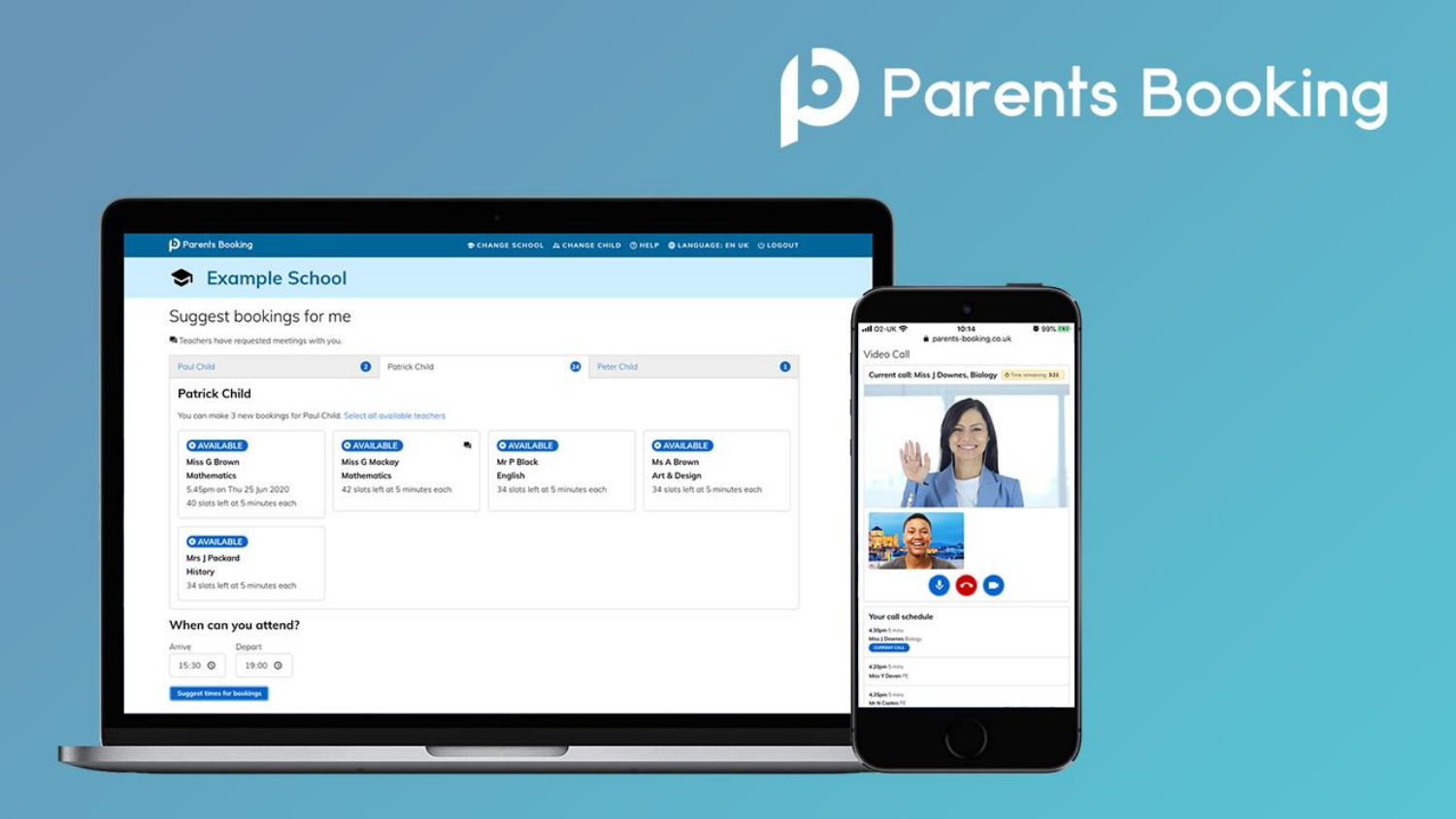### **How do I login?**

## **D** Parents Booking

1. The school will have sent you a website address to login with.

2. Next, login by completing the requested fields

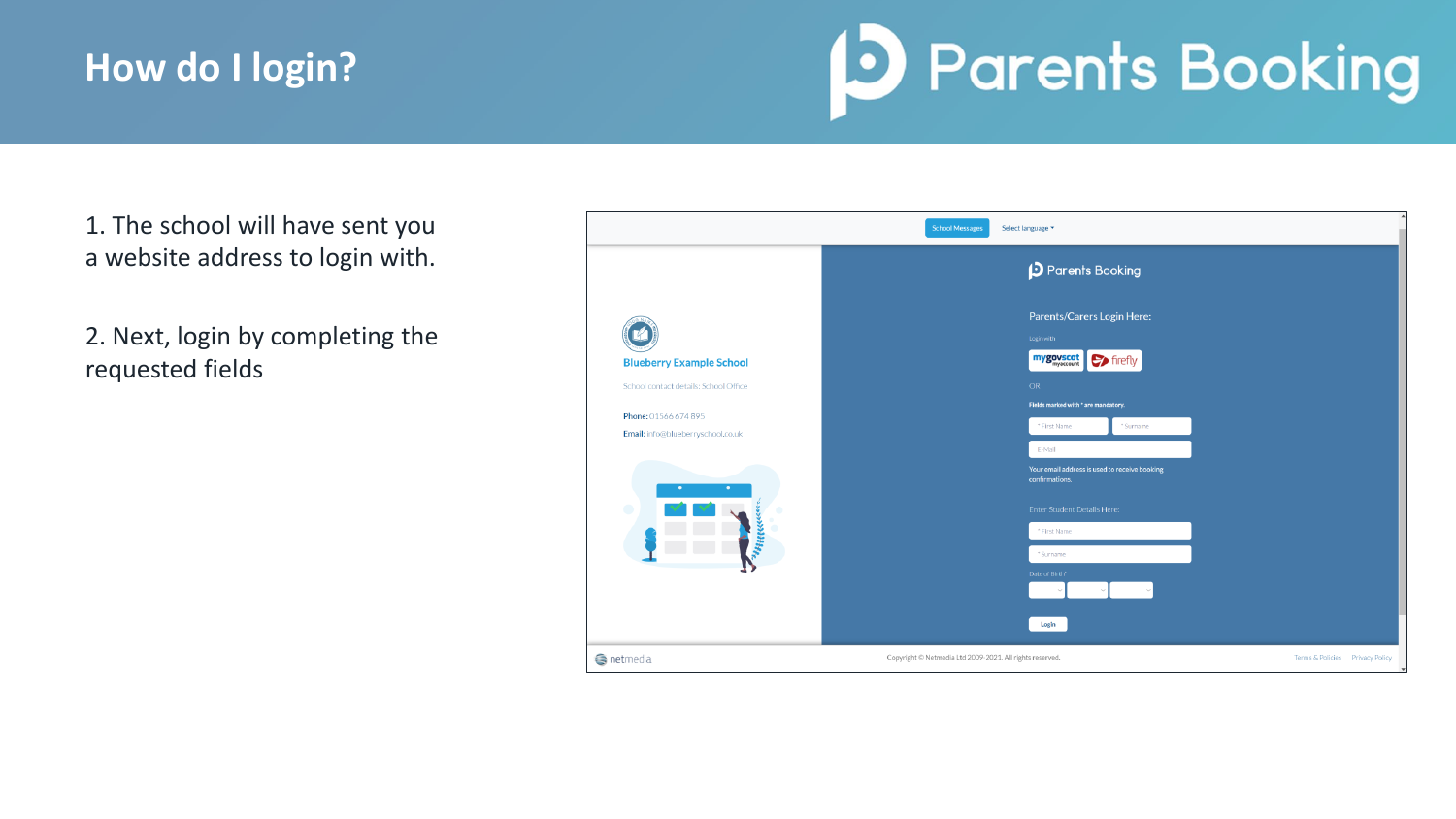#### **Dashboard**

### **D** Parents Booking

After logging in you will be shown any parents' evenings, events or clubs that are bookable.

You now (usually) have the choice of two tools for making parents' evening appointments:

**Suggest Bookings for Me** or **Make Bookings for Myself**

The instructions for both of these options are shown on the next few slides..

| Parents Booking                                                               |                                                                          |                                                                                         |  | 22 CHANGE CHILD @ HELP @ LANGUAGE: ENGLISH (UK) 0 LOG-OUT |       |  |
|-------------------------------------------------------------------------------|--------------------------------------------------------------------------|-----------------------------------------------------------------------------------------|--|-----------------------------------------------------------|-------|--|
| <b>Blueberry Example School</b>                                               |                                                                          |                                                                                         |  |                                                           |       |  |
| Welcome Mr Alan Smith<br><b>Send school feedback</b><br><b>Video Settings</b> |                                                                          | <b>School contact details</b><br>School Office 01566 674 895 info@blueberryschool.co.uk |  |                                                           |       |  |
| <b>Parent-Teacher Meetings</b>                                                |                                                                          |                                                                                         |  |                                                           |       |  |
| <b>Name of Group</b>                                                          | <b>Parents' Evening</b>                                                  | <b>Date</b>                                                                             |  | Start                                                     | End   |  |
| Spring Term                                                                   | Spring Term Y11<br>☆ Suggest Bookings For Me<br>Make Bookings For Myself | 23rd Feb 2021                                                                           |  | 16:00                                                     | 19:00 |  |
| <b>School Events</b>                                                          |                                                                          |                                                                                         |  |                                                           |       |  |
| <b>Name of Group</b>                                                          | <b>Event Name</b>                                                        | Date                                                                                    |  | <b>Start</b>                                              | End   |  |
| Spring Term                                                                   | <b>Student Performance of Aladdin</b>                                    | 2nd Dec 2021                                                                            |  | 13:00                                                     | 14:00 |  |
|                                                                               |                                                                          | 20th Dec 2021                                                                           |  | 18:00                                                     | 20:00 |  |
| Spring Term                                                                   | <b>Student Performance of Lion King</b>                                  | 2nd Dec 2021                                                                            |  | 13:00                                                     | 14:00 |  |
|                                                                               |                                                                          | 20th Dec 2021                                                                           |  | 18:00                                                     | 20:00 |  |
|                                                                               |                                                                          |                                                                                         |  |                                                           |       |  |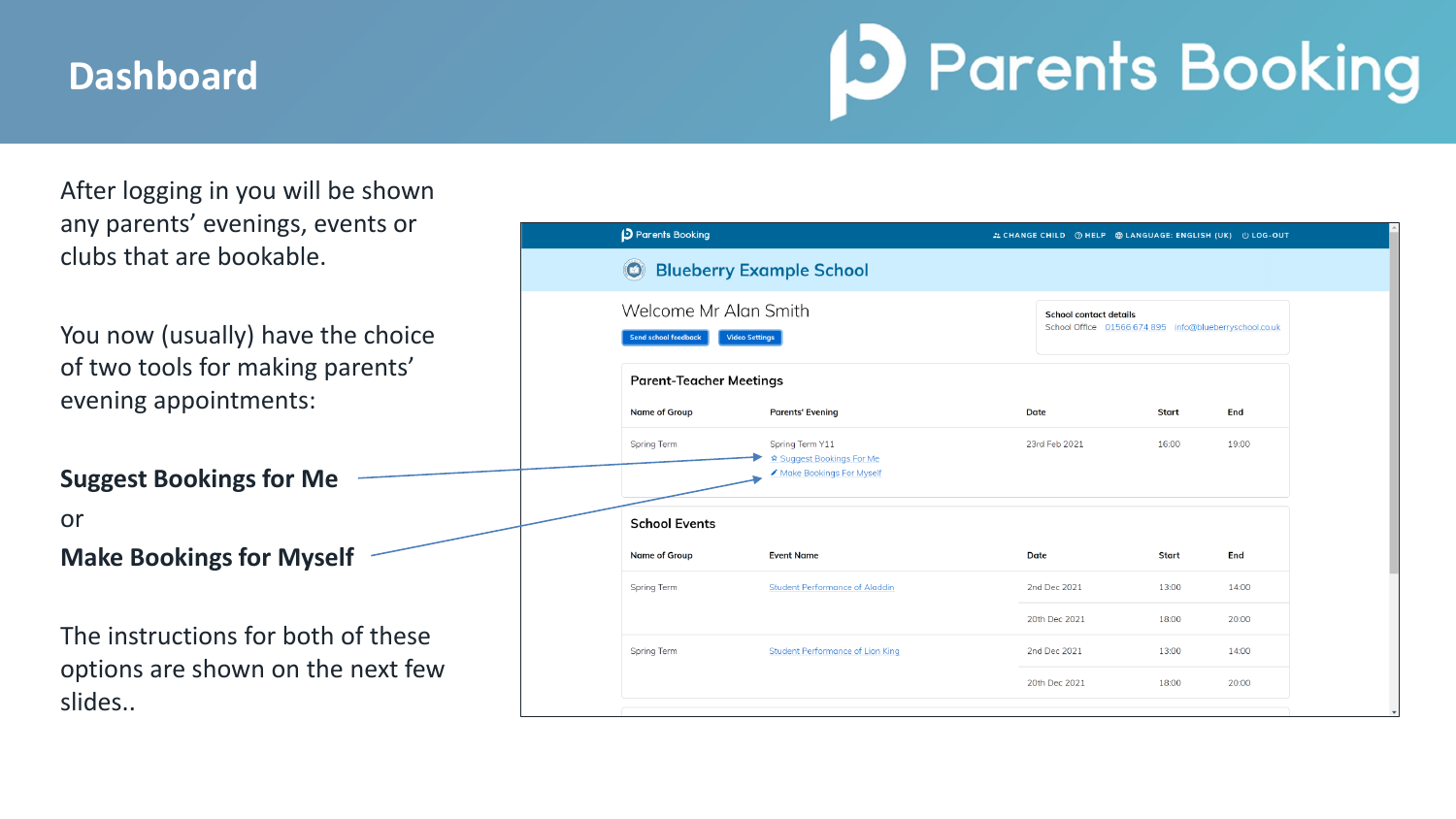### **Suggest Bookings for Me**

## **D** Parents Booking

Suggest Bookings for Me will let you choose the teachers you want to boo (across multiple students, if applicable), and asks when you are available for appointments.

The system then calculates the most efficient order for your appointments, and you have 5mins to confirm (or adjust) these.

| <b>D</b> Parents Booking                                                                     |                                                                               |                                                                              | 21 CHANGE CHILD @ HELP @ LANGUAGE: ENGLISH (UK)                                                                             |                                                                                                                           |                                                                                                                     |                                                                                                                          |
|----------------------------------------------------------------------------------------------|-------------------------------------------------------------------------------|------------------------------------------------------------------------------|-----------------------------------------------------------------------------------------------------------------------------|---------------------------------------------------------------------------------------------------------------------------|---------------------------------------------------------------------------------------------------------------------|--------------------------------------------------------------------------------------------------------------------------|
| <b>O</b> Blueberry Example School                                                            |                                                                               |                                                                              |                                                                                                                             |                                                                                                                           |                                                                                                                     |                                                                                                                          |
| Return to Dashboard<br>Suggest bookings for me<br>Teachers have requested meetings with you. |                                                                               |                                                                              |                                                                                                                             |                                                                                                                           |                                                                                                                     |                                                                                                                          |
| Calum Smith                                                                                  |                                                                               | Tocho Smith                                                                  |                                                                                                                             |                                                                                                                           |                                                                                                                     |                                                                                                                          |
| <b>Calum Smith</b><br>Select all available teachers                                          |                                                                               |                                                                              | Parents Booking                                                                                                             |                                                                                                                           |                                                                                                                     | 22 CHANGE CHILD @ HELP @ LANGUAGE: ENGLISH (UK) @ BACK TO ADMIN AREA                                                     |
| <b>O</b> AVAILABLE<br><b>Miss Neill</b>                                                      | <b>O AVAILABLE</b><br>Mr Forwood                                              | <b>O AVAILABLE</b><br>Mr Holmes                                              | <b>O</b> Blueberry Example School                                                                                           |                                                                                                                           |                                                                                                                     |                                                                                                                          |
| Geography<br>36 slots left at 5 minutes each                                                 | Science<br>36 slots left at 5 minutes each                                    | PE<br>36 slots left at 5 minutes each                                        | ← Return to Dashboard<br>Confirm suggested bookings                                                                         |                                                                                                                           |                                                                                                                     |                                                                                                                          |
| <b>O</b> AVAILABLE<br><b>Mr Mackenzie</b><br>English<br>36 slots left at 5 minutes each      | <b>O</b> AVAILABLE<br>Mr Taylor<br>History<br>36 slots left at 5 minutes each | <b>O AVAILABLE</b><br>Mrs Hall<br>Physics<br>36 slots left at 5 minutes each | 1:55 Please confirm these bookings within 295 seconds.<br><b>Confirm bookings</b><br><b>Edit bookings</b>                   | Cancel bookings                                                                                                           |                                                                                                                     |                                                                                                                          |
| <b>O</b> AVAILABLE<br>Mrs Ross                                                               |                                                                               |                                                                              | <b>Tasha Smith</b>                                                                                                          |                                                                                                                           |                                                                                                                     |                                                                                                                          |
| Accountancy<br>36 slots left at 5 minutes each                                               |                                                                               |                                                                              | O UNCONFIRMED<br><b>Miss Care</b><br><b>Business Management</b>                                                             | O UNCONFIRMED<br><b>Miss Neill</b><br>Geography                                                                           | <b>Ö UNCONFIRMED</b><br><b>Mr Holmes</b><br>PE                                                                      | <b>Ö UNCONFIRMED</b><br><b>Mr James-Watling</b><br>Maths                                                                 |
| When are you able to attend?<br>Day 1<br>Tuesday 23 Feb 2021                                 |                                                                               |                                                                              | 23 Feb 2021<br>16:25<br><b>Add Comment</b><br><b>Edit Booking</b>                                                           | 23 Feb 2021<br>16:30<br><b>Add Comment</b><br><b>Edit Booking</b>                                                         | 23 Feb 2021<br>16:35<br><b>Add Comment</b><br><b>Edit Booking</b>                                                   | 23 Feb 2021<br>16:40<br><b>Add Comment</b><br><b>Edit Booking</b>                                                        |
| Arrive 16:00 ~ Depart 19:00 ~                                                                |                                                                               |                                                                              |                                                                                                                             |                                                                                                                           |                                                                                                                     |                                                                                                                          |
| Allow other parents and carers of this student to join video calls?                          |                                                                               |                                                                              | <b>Calum Smith</b>                                                                                                          |                                                                                                                           |                                                                                                                     |                                                                                                                          |
| Make my bookings for me                                                                      |                                                                               |                                                                              | <b>O UNCONFIRMED</b><br><b>Miss Neill</b><br>Geography<br>23 Feb 2021<br>16:00<br><b>Add Comment</b><br><b>Edit Booking</b> | <b>Ö UNCONFIRMED</b><br>Mr Forwood<br><b>Science</b><br>23 Feb 2021<br>16:05<br><b>Add Comment</b><br><b>Edit Booking</b> | <b>Ô UNCONFIRMED</b><br><b>Mr Holmes</b><br>PE<br>23 Feb 2021<br>16:10<br><b>Add Comment</b><br><b>Edit Booking</b> | <b>O UNCONFIRMED</b><br>Mr Taylor<br><b>History</b><br>23 Feb 2021<br>16:15<br><b>Add Comment</b><br><b>Edit Booking</b> |
|                                                                                              |                                                                               |                                                                              | <b><i>O UNCONFIRMED</i></b><br><b>Mrs Hall</b><br><b>Physics</b><br>23 Feb 2021                                             |                                                                                                                           |                                                                                                                     |                                                                                                                          |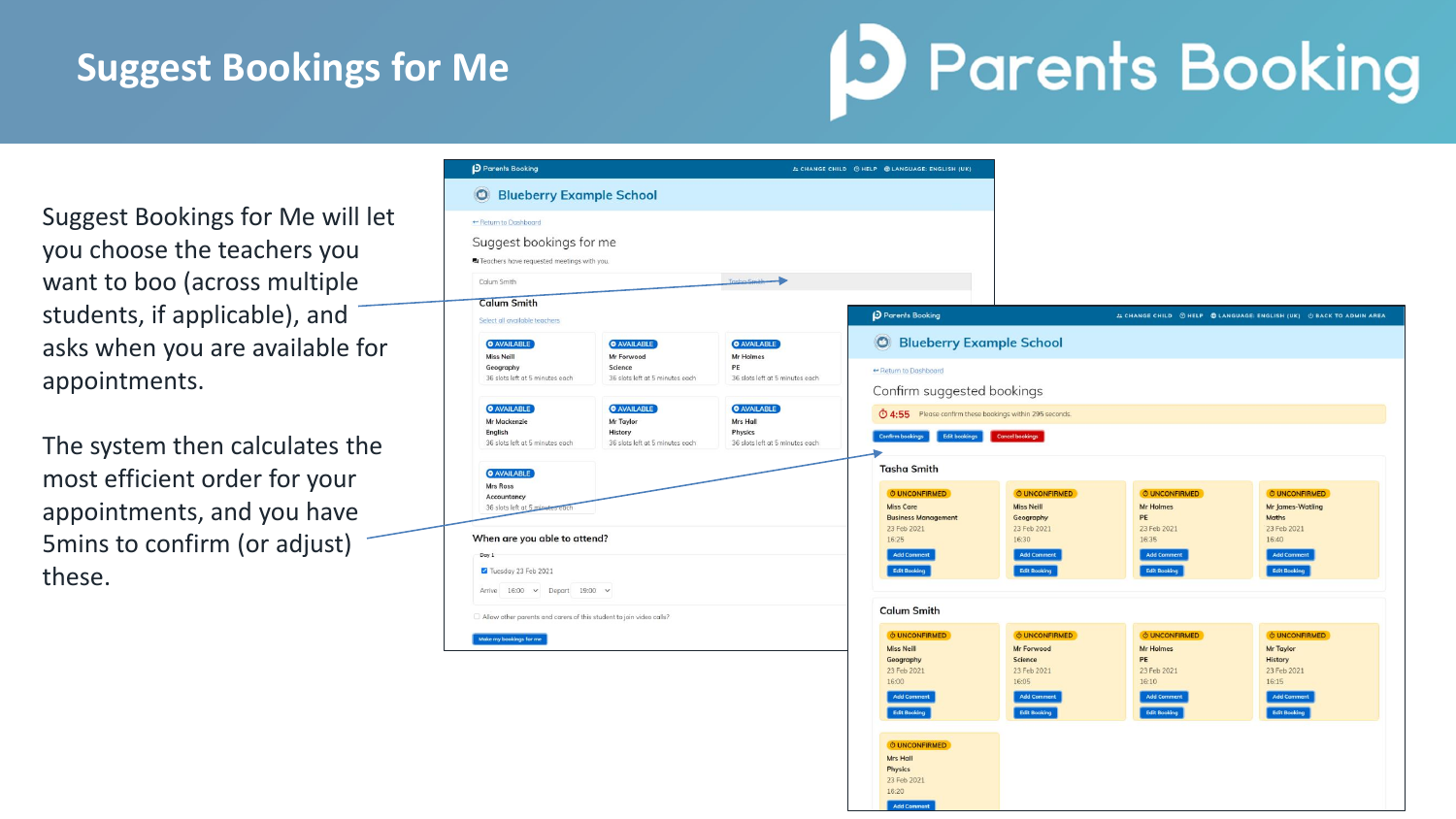### **Make Bookings for Myself**

### **D** Parents Booking

To pick appointment times for yourself, or to edit your appointments, use Make Bookings for Myself.

- 1. Select the correct subject
- 2. Select the correct teacher
- 3. Click on Book to make an appointment

Simply repeat the process for each appointment you would like to make. You can also 'Modify' appointments you have made.

Once bookings have all been made you can print or e-mail an appointment confirmation.

| <b>D</b> Parents Booking    |                                 |                                     |                   |    | 2. CHANGE CHILD ⑦ HELP <b>A</b> LANGUAGE: ENGLISH (UK) ① BACK TO ADMIN AREA                                                                                           |  |
|-----------------------------|---------------------------------|-------------------------------------|-------------------|----|-----------------------------------------------------------------------------------------------------------------------------------------------------------------------|--|
|                             | <b>Blueberry Example School</b> |                                     |                   |    |                                                                                                                                                                       |  |
| ← Return to Dashboard       |                                 |                                     |                   |    |                                                                                                                                                                       |  |
|                             | Create bookings for Calum Smith |                                     |                   |    |                                                                                                                                                                       |  |
| of them.                    |                                 |                                     |                   |    | Each subject has a tab showing how many appointments you can book. If here is more than one teacher for a subject you can usually book separate appointments for each |  |
|                             | Spring Term Y11 23rd Feb 2021   |                                     |                   |    | Your appointments                                                                                                                                                     |  |
| <b>Business</b><br>Subjects | 0<br>English                    | <b>Humanities</b><br>Ω<br>$\bullet$ | 2<br><b>Maths</b> | PE | $\bullet$<br>You have no appointments                                                                                                                                 |  |
| Physics                     | ❶<br>Science                    | $\bullet$                           |                   |    | <b>Booking instructions</b>                                                                                                                                           |  |
| <b>Business Subjects</b>    |                                 |                                     |                   |    | <b>Print your bookings</b><br><b>Email your bookings</b>                                                                                                              |  |
| Mrs Ross                    |                                 |                                     |                   |    | <b>Cancel all bookings</b>                                                                                                                                            |  |
| <b>Time</b>                 | <b>Duration</b>                 | <b>Action</b>                       | <b>Status</b>     |    |                                                                                                                                                                       |  |
| 16:00                       | 5 mins                          | <b>Book</b>                         | <b>AVAILABLE</b>  |    |                                                                                                                                                                       |  |
| 16:05                       | 5 mins                          | <b>Book</b>                         | <b>AVAILABLE</b>  |    |                                                                                                                                                                       |  |
| 16:10                       | 5 mins                          | <b>Book</b>                         | <b>AVAILABLE</b>  |    |                                                                                                                                                                       |  |
| 16:15                       | 5 mins                          | <b>Book</b>                         | <b>AVAILABLE</b>  |    |                                                                                                                                                                       |  |
| 16:20                       | 5 mins                          | <b>Book</b>                         | <b>AVAILABLE</b>  |    |                                                                                                                                                                       |  |
|                             |                                 |                                     |                   |    |                                                                                                                                                                       |  |